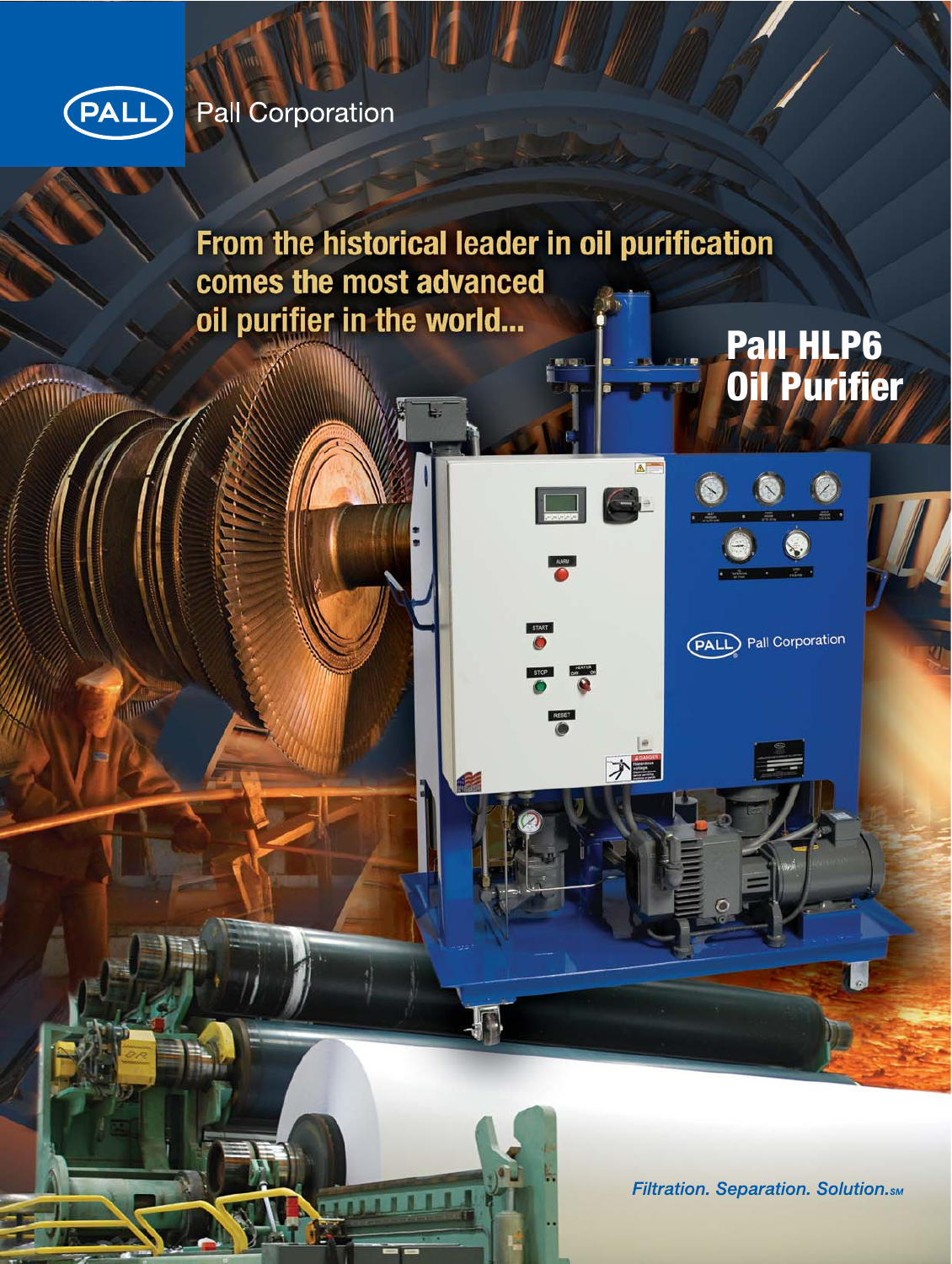# **The culmination of 30 years of expertise in water control for lubrication and hydraulic control circuits**

With a design based on 30 years of actual field experience, the Pall HLP6 oil purifier combines the excellent efficiency of mass transfer purifiers with an exceptional level of reliability and ease of use.

Water contamination in oil systems is responsible for major maintenance and operational problems of critical components in lubrication and hydraulic circuits. From power generation turbines to paper machines, these problems include:

- Increased corrosion in the system, especially at bearing locations
- Increased oil oxidation and acid build-up
- Sluggish response of control systems

Our experience in the field has shown that it is never enough to remove free water: centrifuges and coalescers alone cannot protect bearings against corrosion and fluid degradation.

#### **Free water and dissolved water**

In a typical oil system, temperature swings constantly change the dissolved water content of the oil. At the reservoir location it is critical to remove not only free water, but also a large portion of dissolved water. This is the only way to ensure that free water will not appear when the fluid goes through the cool parts of the system, especially when an oil cooler is used downstream of the reservoir.



*Free water removal in typical turbine oil: bright clear aspect shows absence of free water*



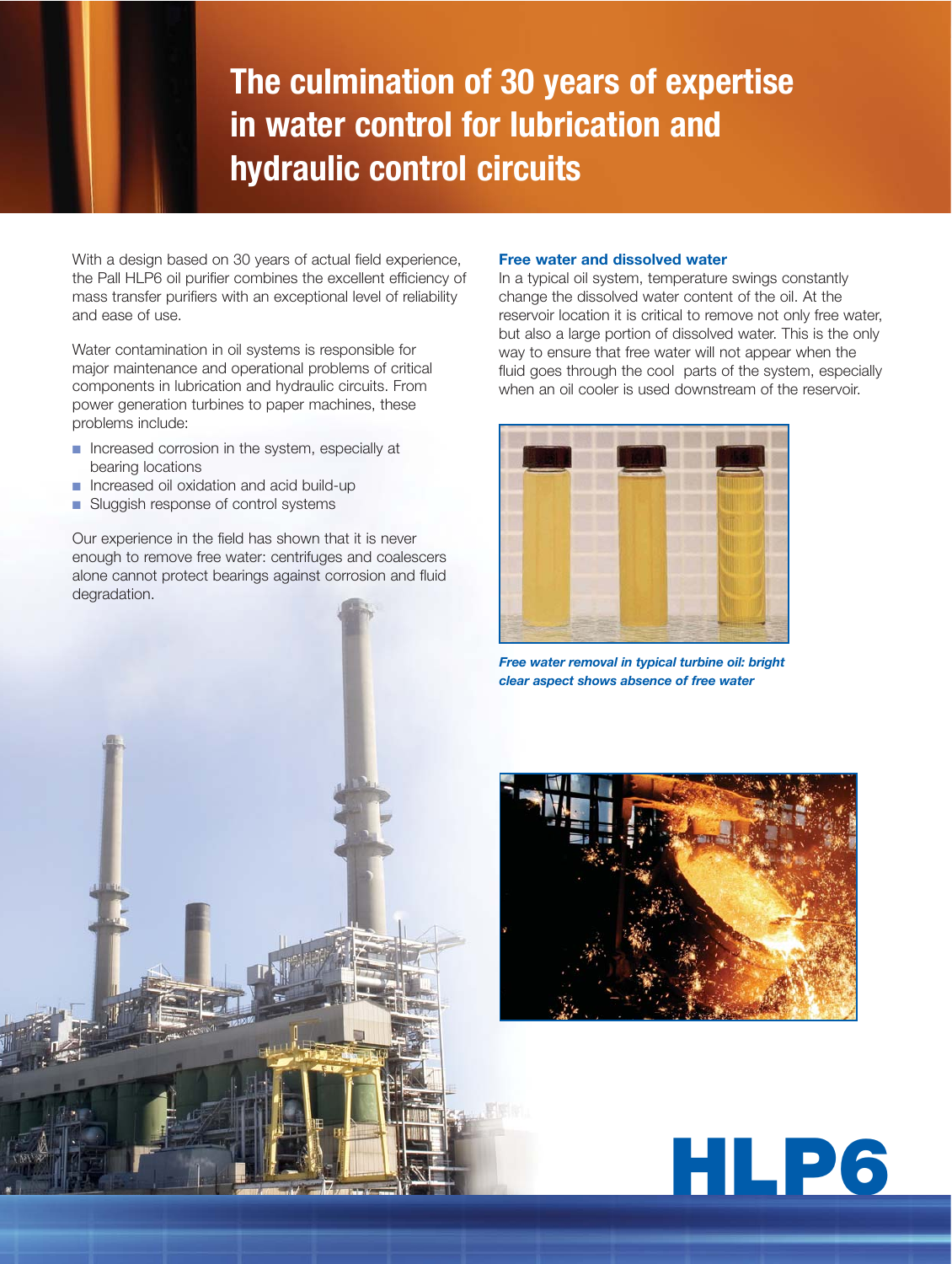#### **Tower**

Pall expertise is best illustrated by the newly designed separation tower. Packed with newly designed rings to ensure maximum exchange surface between oil and air, the Pall HLP6 purifier maximizes water removal efficiency thanks to higher mass transfer. **Oil delivery system** eliminates carryover

#### **New mist eliminator**

Stainless steel packing at the top of the tower eliminates oil carryover and drains the coalesced oil back into the tower

> potential. From a dedicated inlet pump, the oil is delivered under pressure through a newly designed manifold. The oil delivery is independent of head pressure condition, for a very flexible installation, better efficiency and easy operation.

#### **Optimized level control**

The outlet pump continuously adjusts flow rate to maintain the optimum level inside the tower. Fluid level trips are virtually eliminated.

> **Unattended operation**  The Pall HLP6

purifier is fully PLC controlled and designed to operate totally unattended.

The Pall HLP6 oil purifier comes equipped with Pall's Ultipleat® SRT filtration technology for ultimate particle control.



With Pall's integrated water sensor, oil moisture condition can be continuously monitored, easily and precisely. Floor mount, caster, or complete



tow package options make for versatile installation (caster option shown).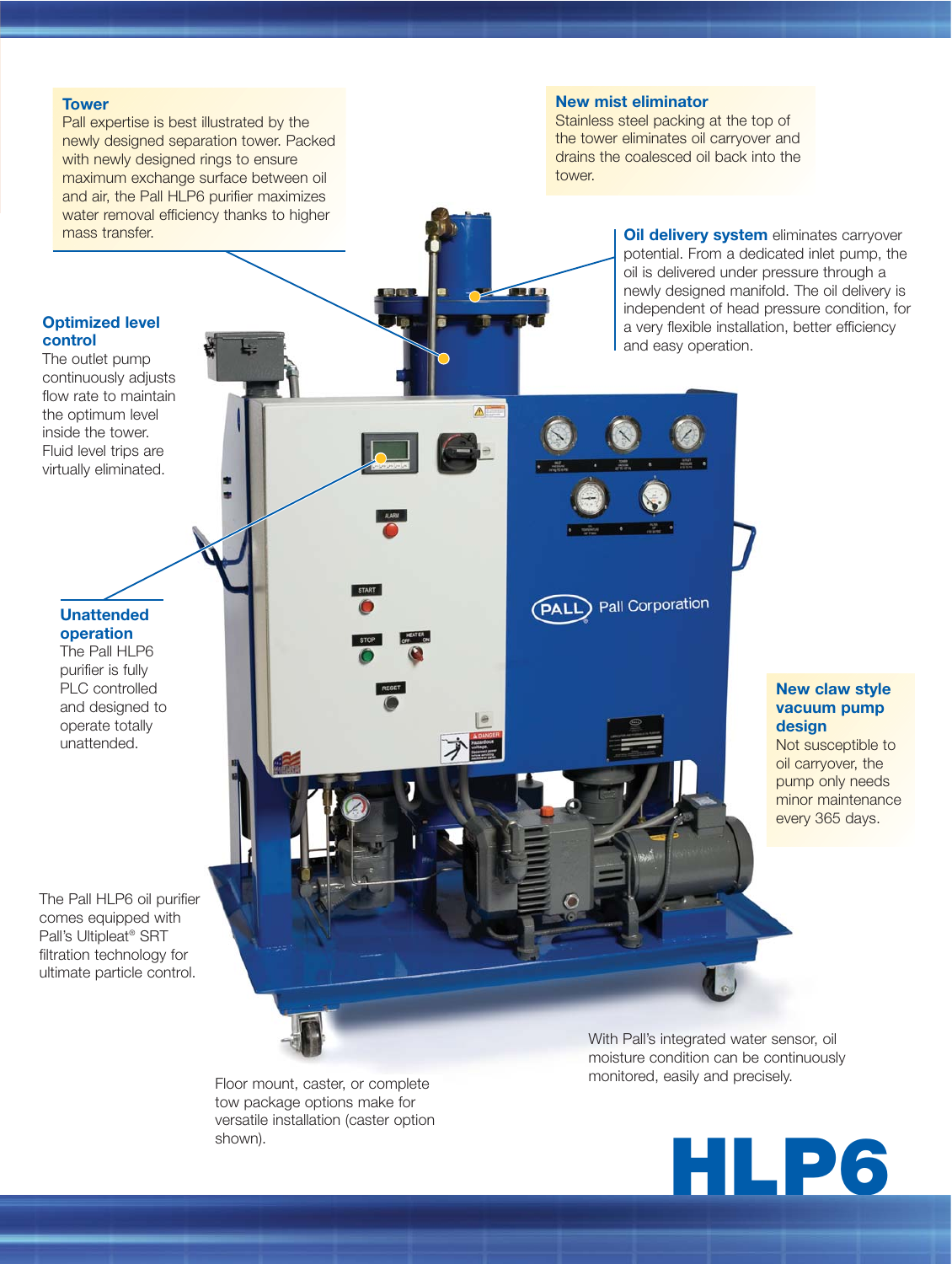# **Performance**

The Pall HLP6 purifier has a newly redesigned vacuum tower which allows for very efficient water removal. It is designed to remove 100% of free gases and water (under steady state conditions), and up to 80% of dissolved gases and water. It is also designed to remove solid contaminants, with efficiency of 99.9% (down to 3 microns).



**The HLP6 oil purifier showed a 40% faster dehydration rate when compared to a leading, similarly sized purifier.**



- **1** Initial water content is above saturation (free water).
- **2** Maximum water removal capability of "free water removal" devices (coalescers, centrifuges, etc.) is to the oil's saturation point.
- **3** Water content achieved with mass transfer dehydration is significantly below the oil's saturation point.
- **4** Water content achieved with mass transfer dehydration remains below the oil's saturation point even after oil is cooled. This prevents the formation of harmful free water.
- **5** If only free water is removed at initial temperature, when oil is cooled the amount of harmful free water in the oil can increase significantly.

**Controlling the dissolved as well as the free water in the reservoir is critical in ensuring the absence of free water during operation. With the Pall HLP6 purifier, this is done efficiently, easily, and reliably.**

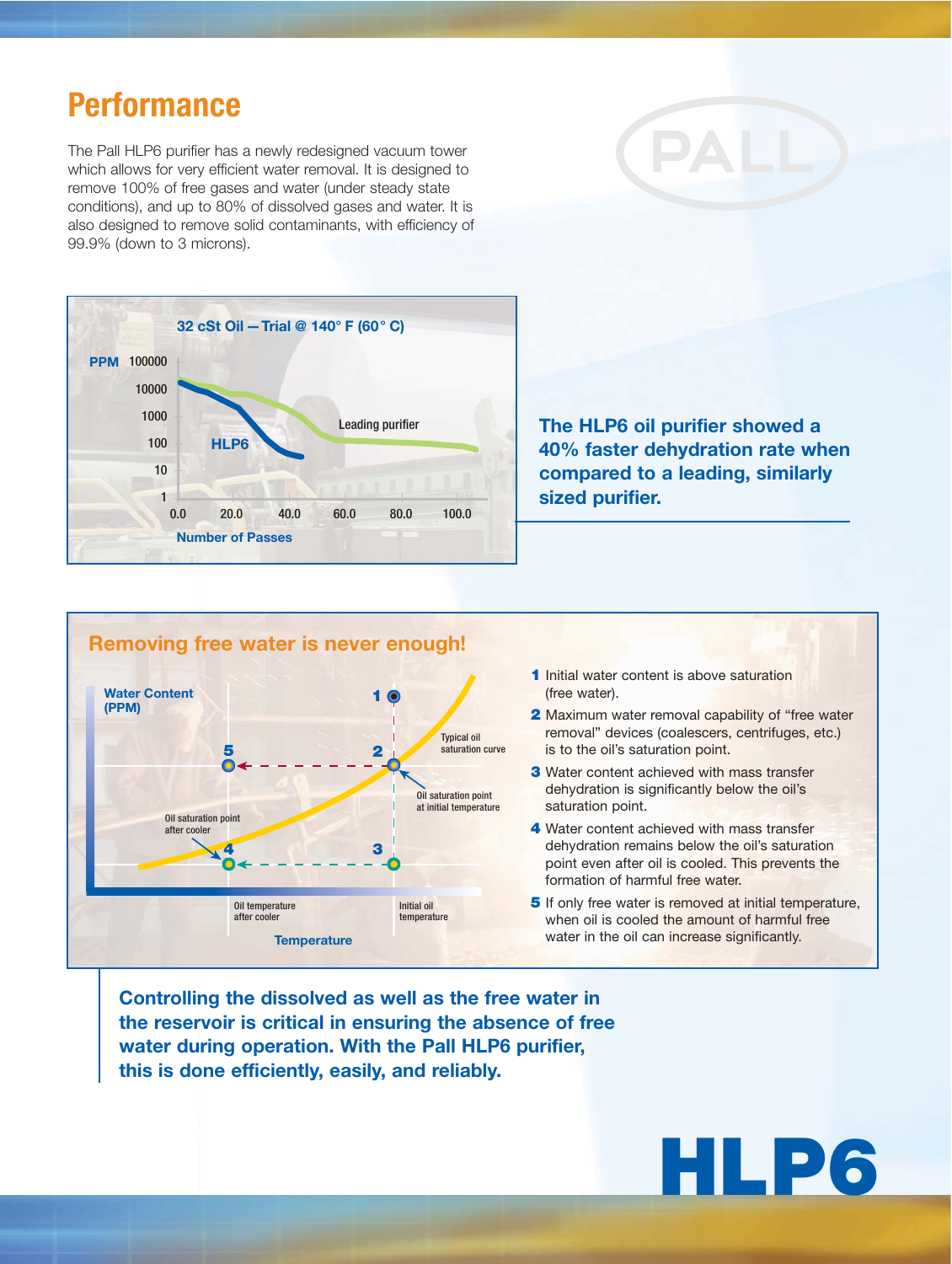#### **Ordering Information**

| HI P <sub>6</sub>               | Table 1<br>Voltage | Table 2<br>Filter | Table 3<br><b>Seals</b> | Table 4<br><b>Mounting</b>  | Table 5<br>Water | Table 6<br>Language |
|---------------------------------|--------------------|-------------------|-------------------------|-----------------------------|------------------|---------------------|
|                                 |                    |                   |                         |                             | Sensor           |                     |
| <b>Table 1: Voltage Options</b> |                    |                   |                         |                             |                  |                     |
|                                 |                    |                   |                         |                             |                  |                     |
| W                               |                    |                   |                         | 480V - 60Hz - 3P (standard) |                  |                     |
|                                 |                    | 575V - 60Hz - 3P  |                         |                             |                  |                     |
| н                               |                    | 380V - 50Hz - 3P  |                         |                             |                  |                     |

| <b>Table 2: Filter Element Options</b> |                                                    |             |  |
|----------------------------------------|----------------------------------------------------|-------------|--|
|                                        | Code $\beta_{X(C)} \ge 1000$<br>based on ISO 16889 | CST Rating* |  |
|                                        |                                                    |             |  |

| AZ | З  | 08/04/01 |
|----|----|----------|
| AP | 5  | 12/07/02 |
| AN |    | 15/11/04 |
| AS | 12 | 16/13/04 |
| AT | 22 | 17/15/08 |

\*CST: Cyclic Stabilization Test to determine filter rating under stress conditions, based on SAE ARP4205

| <b>Table 3: Seal Material</b> |                         |  |  |
|-------------------------------|-------------------------|--|--|
| 7                             | Fluorocarbon (standard) |  |  |
|                               |                         |  |  |

| <b>Table 4: Mount Configuration</b> |                          |  |  |
|-------------------------------------|--------------------------|--|--|
| C                                   | Caster Wheels (standard) |  |  |
| F                                   | Floor Mount (no casters) |  |  |
| P                                   | <b>Tow Package</b>       |  |  |

### **Table 5: Water Sensor Option** W WS10 Water Sensor

| <b>Table 6: Language</b> |                    |  |  |
|--------------------------|--------------------|--|--|
| F                        | English (standard) |  |  |

| <b>Spare Parts</b> | <b>Pall Part Number</b>               |  |  |
|--------------------|---------------------------------------|--|--|
| Polishing Filter   | UE319A*20Z                            |  |  |
|                    | Exhaust Coalescer OL4C (cat# 1305787) |  |  |
| Air Breather       | HC0293SFF5                            |  |  |
|                    |                                       |  |  |

#### **Specifications**

| Flow rate<br>Viscosity range<br>Seal Material<br>Fluid compatibility        | 6 GPM (22.7 I/min) at 60Hz<br>3 cSt to 1000 cSt<br>Fluorocarbon<br>Petroleum and synthetic based fluids.                                                |
|-----------------------------------------------------------------------------|---------------------------------------------------------------------------------------------------------------------------------------------------------|
| Working Temperature Range<br>Inlet Fluid Temperature<br>Ambient Temperature | 170°F (76°C) maximum<br>39°F to 105°F (3.9°C to 40.6°C)                                                                                                 |
| Enclosure<br>Piping Codes                                                   | <b>NEMA 4 (IP65)</b><br>Conforms to ANSI B31.1 – Power Piping Code<br>Conforms to ANSI B31.3 - Process Piping Code                                      |
| Dimensions                                                                  | 72" H x 48" L x 32" W<br>183 cm H x 122 cm L x 81 cm W<br>(same dimensions with or without casters)                                                     |
| Weight                                                                      | 1150 lbs (521 Kg)                                                                                                                                       |
| Connections                                                                 | Inlet $-1.5$ " FNPT Outlet $-1.0$ " FNPT                                                                                                                |
| Inlet Pressure Range                                                        | -14" Hg to 10 PSI (-0.47 bar to 0.69 bar)                                                                                                               |
| Maximum Outlet Pressure<br>Heater                                           | 80 Psig (5.5 barg)<br>4KW PLC Controlled                                                                                                                |
| Paint Scheme                                                                | Powder-coated                                                                                                                                           |
| Filtration                                                                  | (suitable for industrial phosphate ester service)<br>Pall's SRT filter series 319, 20" cartridge,<br>from 3 to 22 microns available at 99.9% efficiency |